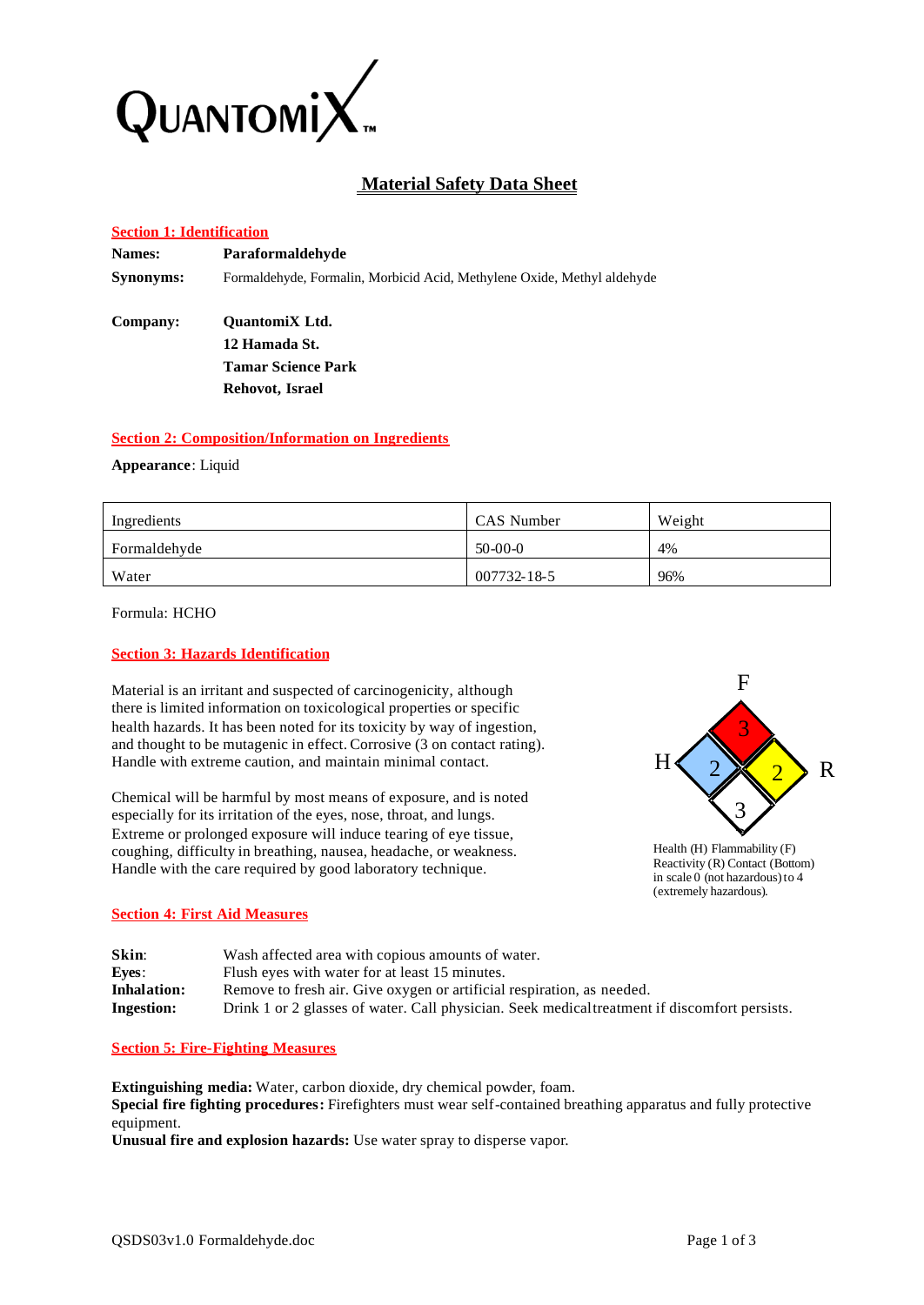

# **Section 6: Accidental Release Measures**

Wear self-contained breathing apparatus, rubber boots and gloves. Absorb on sand, vermiculite, sawdust and put in a container for future disposal. Wash and ventilate spill site after pickup is complete.

## **Section 7: Handling and Storage**

Store material at room temperature. Keep storage container tightly closed. Avoid contact with skin and eyes. Do not inhale. Wash thoroughly after handling.

#### **Section 8: Exposure Control and Personal Protection**

**Exposure limits (for formaldehyde):** TLV  $1.5 \text{mg/m}^3$ STEL  $3mg/m<sup>3</sup>$ **Respiratory protection**: OSHA/MHSA approved respirator if needed. **Ventilation:** Mechanical ventilation. **Protective gloves:** Rubber. **Eye protection:** Safety goggles. **Other protective equipment:** Safety shower and eye bath.

**Section 9: Physical and Chemical Properties:**

**Boiling point**: > 200°F **Vapor pressure** (@ 20°C): 17-20 mm Hg **Vapor density**: ~ 1 **% Volatile by volume** : 98 **Evaporation rate** (Butyl Acetate  $= 1$ ):  $> 1$ **Specific gravity**: 1.08 - 1.13 **Melting point**: N/A **Solubility in water**: Complete **Appearance and odor**: Water clear liquid, characteristic odor. Flash point: >140°F Test Point: CC **Flammable limits**: LEL: 7 UEL: 73

#### **Section 10: Stability and Reactivity**

**Stability**: Non-hazardous instability. **Conditions to avoid**: Cool temperatures. **Incompatibility**: Phenol, strong acids, alkalis. **Hazardous decomposition products**: carbon monoxide, carbon dioxide **Hazardous polymerization**: Non-hazardous polymerization. **Conditions to avoid**: High temperature, free radical sources.

## **Section 11: Toxicological Infor mation**

| Oral rat LD50 for formaldehyde         | $800 \text{ mg/kg}$ |
|----------------------------------------|---------------------|
| Skin rabbit LD50 for formaldehyde      | $270 \text{ mg/kg}$ |
| Subcutaneous rat LD50 for formaldehyde | $420 \text{ mg/kg}$ |
| Inhalation rat LD50 for formaldehyde   | $590 \text{ mg/kg}$ |